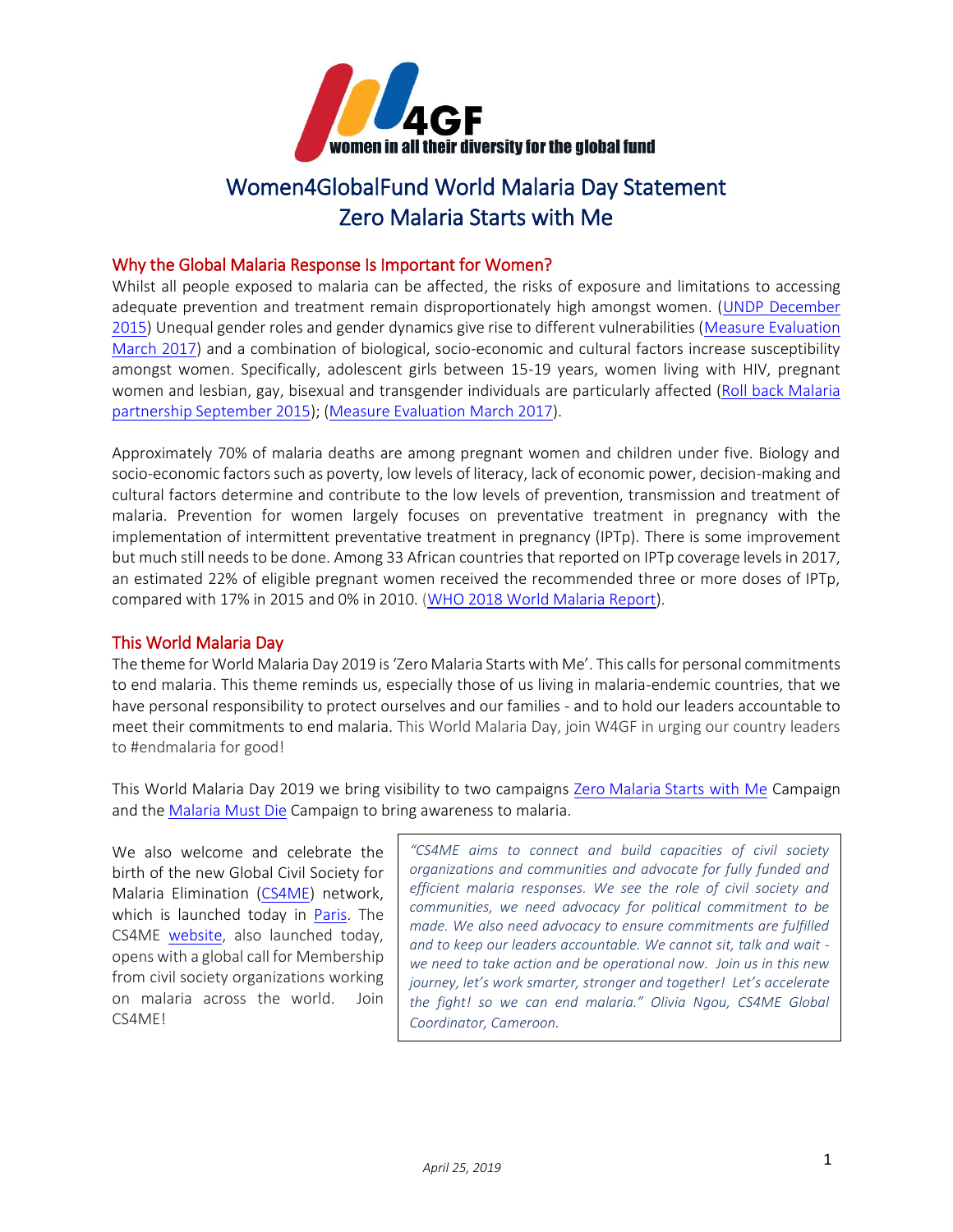

#### Global Action

As highlighted above, malaria has special gendered challenges for women in all our diversity. 2019 is a critical year for the malaria response. Given that the Global Fund finances over half of all malaria work, we must fully fund the Global Fund with \$14billion in the next Global Fund Replenishment. To read more from the Global Fund's click [here](https://www.theglobalfund.org/media/7491/publication_malaria_focuson_en.pdf)

## After over a decade of advances in addressing malaria, progress has slowed and plateaued. An estimated US\$2.7 billion was invested in malaria control and elimination efforts globally in 2016 – less than half the estimated 2020 resources needed. (The GLOBAL FUND)

Global targets to eradicate malaria link to th[e WHO Global Technical Strategy for Malaria \(GTS\) 2016-2030](http://www.who.int/malaria/areas/global_technical_strategy/en/) and the [Action and Investment to defeat Malaria \(AIM\) 2016-2030.](https://www.rollbackmalaria.org/files/files/aim/RBM_AIM_Report_A4_EN-Sept2015.pdf) Both the GTS and AIM are aligned with the Sustainable Development Goal (SDGs) Target 3.3<sup>1</sup>. They emphasise prevention, reducing morbidity and mortality, and financial investment in research and development to create a world free of malaria.

With \$14billion we can continue to fund vital prevention strategies and treatments for malaria. As noted in the WHO 2018 World Malaria Report, several countries that carry a disproportionate burden of disease have reported increases in malaria cases, setting back the global response to malaria. More than 435 000 preventable deaths were recorded in 2018 with 15 countries in sub-Saharan Africa and India carrying almost 80% of the global malaria burden. Pregnant women and children under five years are the most vulnerable. At the same time malaria investment remains inadequate.

#### How is W4GF supporting the malaria response?

Last year (April 2018) W4GF called for the following:

- The creation of a gender assessment tool to monitor malaria or conduct research on the barriers for men and women in accessing prevention and treatment interventions for malaria
- Disaggregate data in health systems to inform prevention and treatment interventions
- The development of gender indicators and support programmes to address gender inequality, gender disparities and gaps.

One year later, as the world gathers in Paris today to build support and action around malaria, W4GF is excited about the impending launch of the [Malaria Matchbox Toolkit](https://endmalaria.org/sites/default/files/Malaria%20Matchbox_v4.pdf) which is an assessment tool. This is

designed to improve the quality of malaria responses, by bringing into perspective how social, economic, cultural and gender-related barriers shape malaria epidemics in a country or region. Although not as a result on W4GF's call, we are delighted that the Tool responds to all these critical needs. As it rolls out, W4GF will support Advocates to ensure that their countries

l

*"There are people left behind for many reasons, not only economical but also social. We welcome the malaria matchbox, that will help to identify the most vulnerable populations and strategies and reduce barriers to access to malaria services. We call for more engagement and collaboration with researchers including sociologists and anthropologists to ensure programs are tailored to social realities and contexts". Olivia Ngou, CS4ME Global Coordinator, Cameroon.* 

**<sup>1</sup>** By 2030, end the epidemics of AIDS, tuberculosis, malaria and neglected tropical diseases and combat hepatitis, water-borne diseases and other communicable diseases